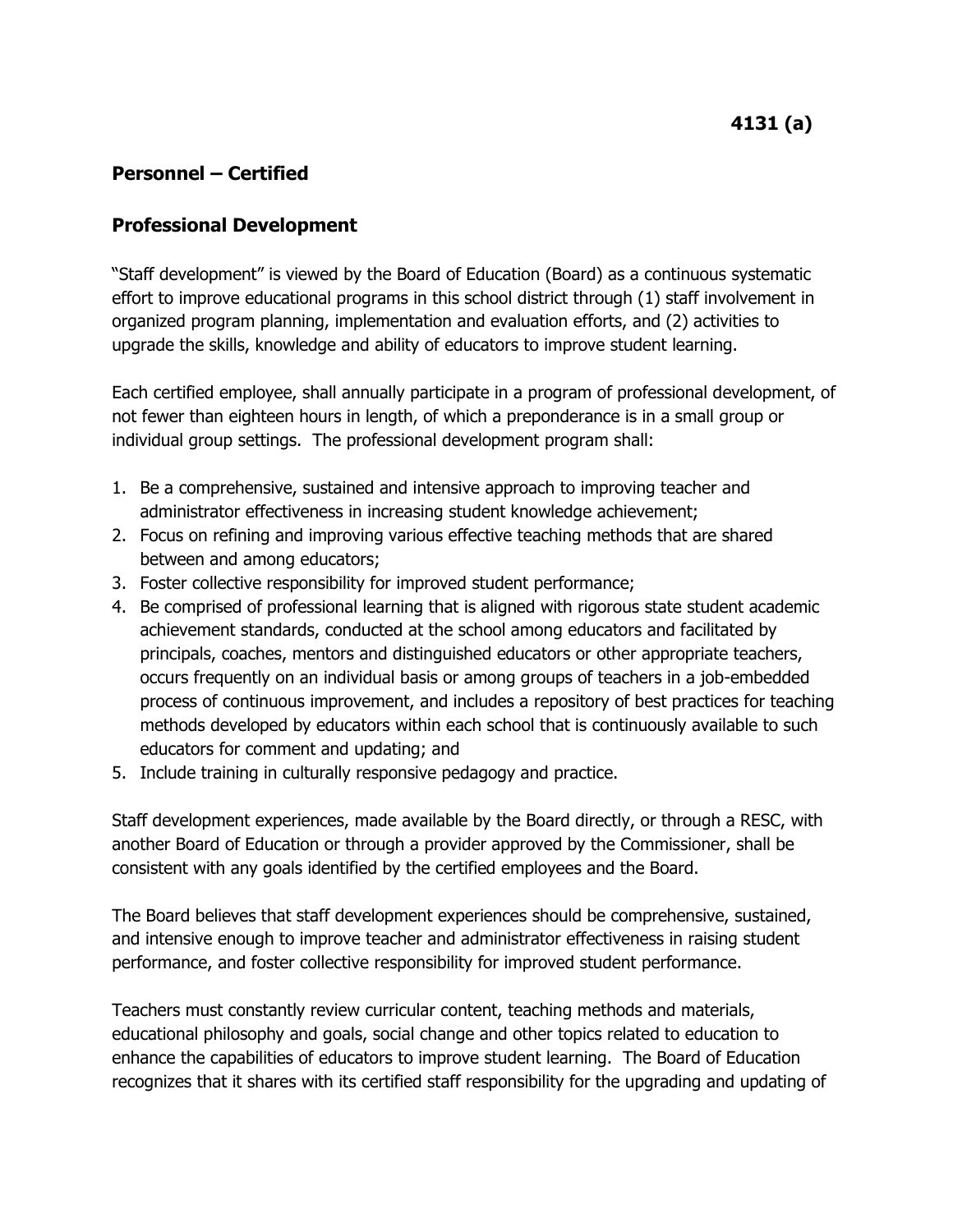#### **Professional Development continued**

teacher performance and attitudes. The Board of Education and teachers' organizations support the principle of continuing training of teachers and the improvement of instruction.

All employees shall be provided opportunities for the development of increased competence beyond that which they may attain through the performance of their assigned duties.

The Board, in order to determine its professional development program seeking the advice and assistance of teachers, shall establish a professional development and evaluation committee, consisting of certified employees, including representatives of the exclusive bargaining representative for such employees. Committee membership shall consist of at least one representative from each of the teachers' and administrators' unions and other school personnel the Board deems appropriate. The duties of the committee shall include, but not be limited to, participation in the development of a teacher evaluation and support program for the District, the development, evaluation and annual updating of a comprehensive local professional development plan, in fulfillment of the statutes, for certified employees of the District. Such plan shall (1) be directly related to the educational goals proposed by the Board pursuant to C.G.S. 10-220(b), (2) be developed in full consideration of the priorities and needs related to student outcomes as determined by the State Board of Education, and (3) provide for the ongoing and systematic assessment and improvement of both teacher evaluation and professional development of the Board's professional staff members, including personnel management and evaluation training or experiences for administrators, shall be related to regular and special student needs and may include provisions concerning career incentives and parent involvement.

The members chosen by the Board to be on the professional development and evaluation committee shall serve at the pleasure of the Board.

Special effort shall be made to prepare teachers and other school personnel to meet the needs of students of diverse cultural and ethnic backgrounds. Planning and implementation of such programs shall be done cooperatively by administration, teachers and parent advisory groups. Special effort shall also be given to administrators and/or supervisors in training pursuant to their obligations in the evaluation of the teacher.

Staff development activities should respond directly to the educational needs of the student body. The in-service program shall fulfill all applicable statutory requirements, especially those delineated in C.G.S. 10-220a, as amended.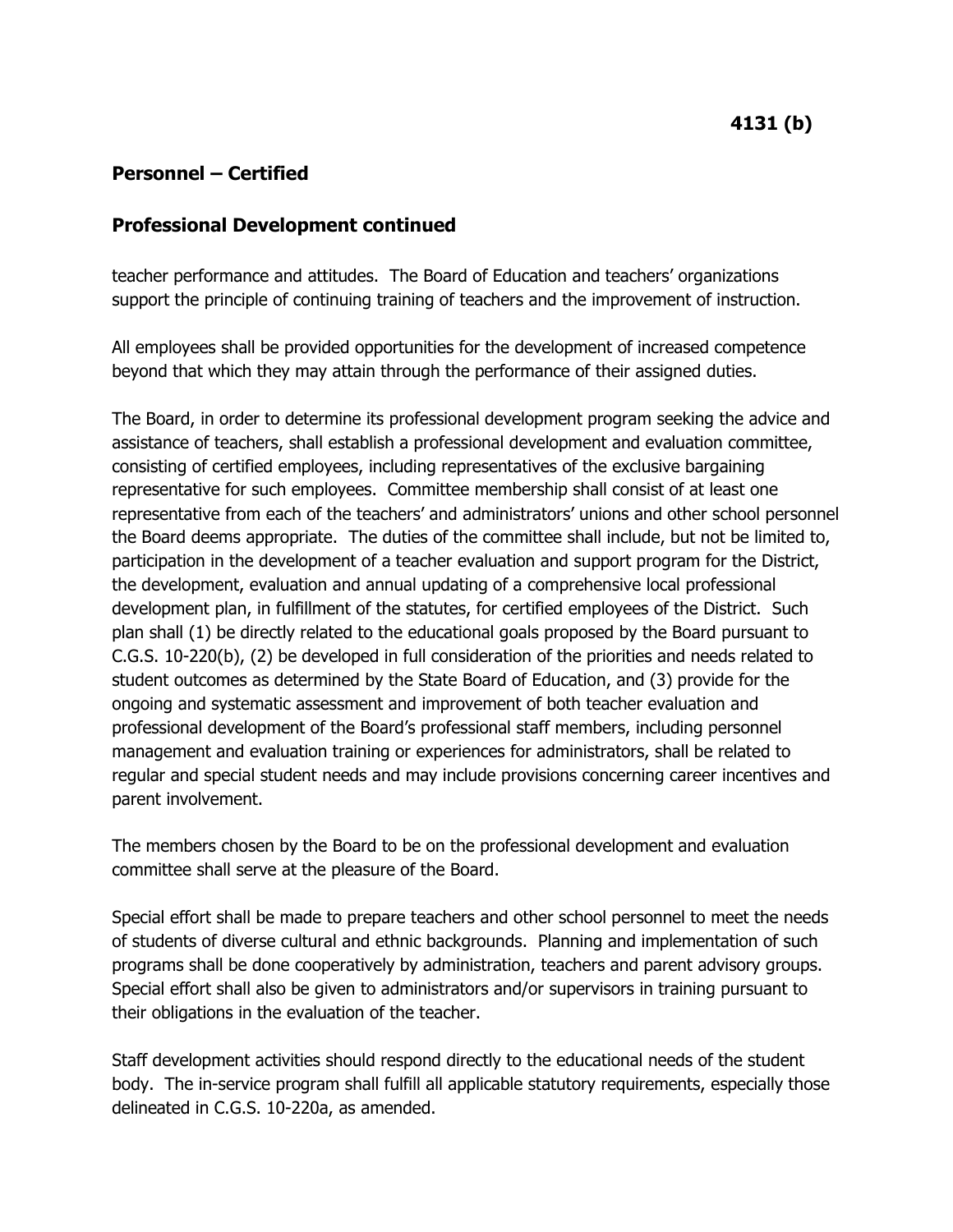## **Professional Development**

Such in-service training program for certified staff shall provide information on (1) the nature and the relationship of drugs and alcohol to health and personality development and procedures for discouraging their abuse, (2) health and mental health risk reduction education that includes, but need not be limited to, the prevention of risk-taking behavior by children and the relationship of such behavior to substance abuse, pregnancy, sexually transmitted diseases, including HIV-infection and AIDS, violence, teen dating violence, domestic violence and child abuse, (3) school violence prevention, conflict resolution, the prevention of and response to youth suicide and the identification prevention of and response to bullying, (4) cardiopulmonary resuscitation and other emergency life-saving procedures, (5) the requirements and obligations of a mandated reporter, and (6) the detection and recognition of, and evidence-based structured literacy interventions for, students with dyslexia, as defined in C.G.S. 10-3d.

The Board will allow any paraprofessional or noncertified employee of the District to participate, on a voluntary basis, in any in-service training program provided to certified staff on those topics mandated per C.G.S. 10-220a, subsection (a).

#### **Professional Development Pertaining to Human Trafficking**

The Board, in compliance with PA 17-32, shall provide training pertaining to human trafficking to those staff members who have contact with students. These individuals must complete the education training by July 1, 2018 and refresher training annually thereafter. New hires must complete the initial training within six months after their start date. This training shall use the training program which includes a video presentation developed by the Department of Children and Families (DCF) pertaining to the awareness of human trafficking issues and how to accurately and promptly identify and report suspected human trafficking.

 $(cf. 4115 - Evaluation)$ 

Legal Reference: Connecticut General Statutes

10-27 Exchange of professional personnel and students.

10-220a In-service training (amended by PA 04-227, PA 08-160, June 19 Special Session, PA 09-1, PA 10-91, PA 12-116, PA 13-145, PA 15-215, PA 17-37 and PA 19-100)